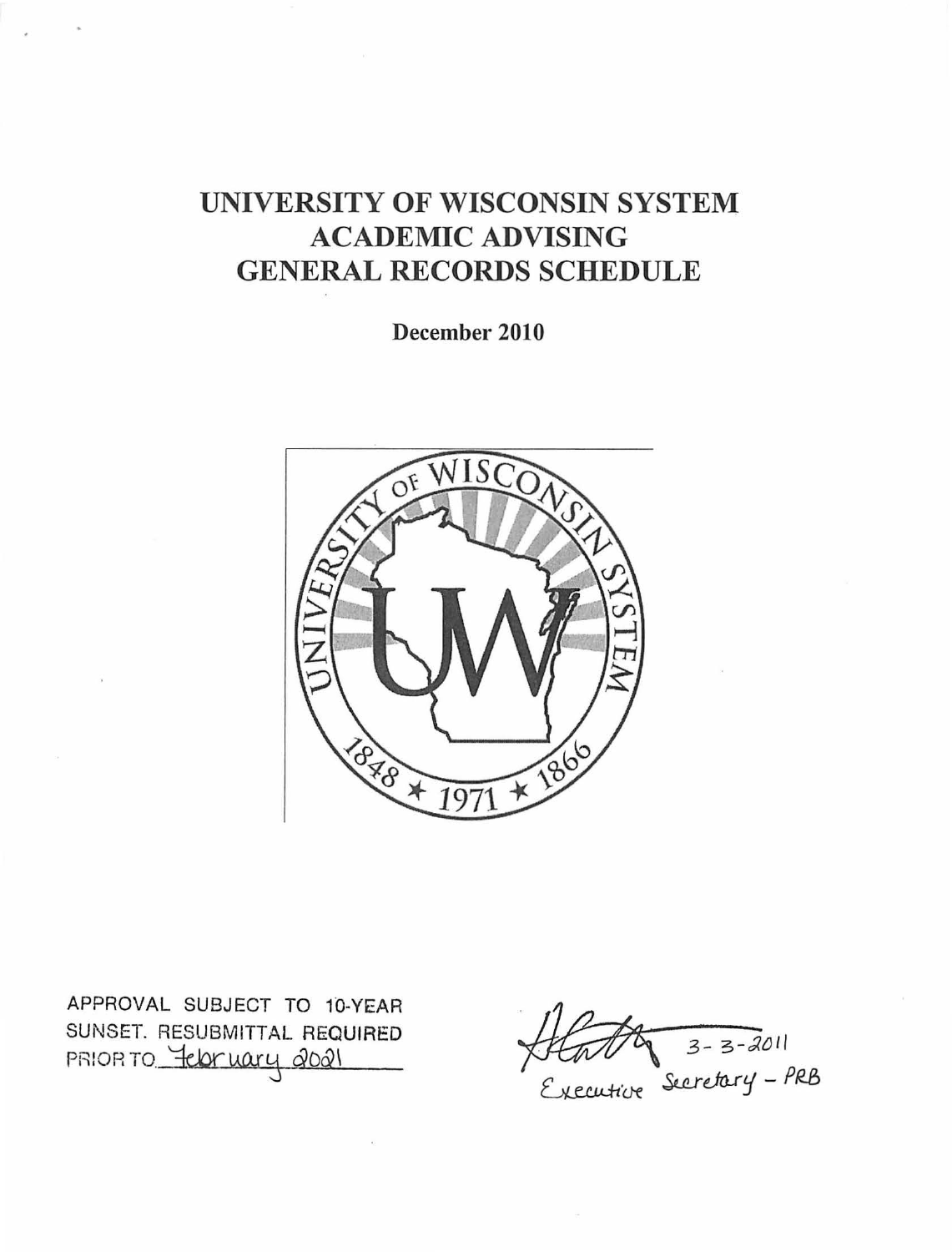# UNIVERSITY OF WISCONSIN - SYSTEM ACADEMIC ADVISING GENERAL RECORDS SCHEDULES

# I. INTRODUCTION AND PURPOSE

The University of Wisconsin System comprises fifteen distinct institutions, many of which create and receive records that are similar in purpose and utility. In the interest of efficiency, therefore, this records schedule identifies categories of records that are common to all University of Wisconsin institutions, so as to avoid making each institution secure a distinct retention schedule for the same categories of records.

This is a General Records Schedule (GRS) for the University of Wisconsin- System. All UW campuses are included except for UW Madison. This GRS is designed for the functional area of academic advising, which, for the purposes of this GRS, does not include psychological, substance abuse, family or crisis counseling. This GRS does not include informal transitory and routine business communications with students and employees. The academic advising function is a long established function of universities as a method of helping students to successfully graduate in their chosen area of study.

At University of Wisconsin campuses advising is conducted both centrally at undergraduate advising resource centers and also by individual colleges and departments. The decentralized approach is more prevalent within those academic programs that are aligned with a specific profession and/or connected to licensure or certification. Some programs tend to provide less advising in favor of students getting information from published sources (print and web-based). This approach tends to produce less specialized physical, paper or computerized recordkeeping. The type and level of advising and the resulting records also varies between undergraduate and graduate levels of a program.

For many graduate applicants/students, advising is conducted both centrally through the offices of graduate studies and by the individual programs to which a student applies or is admitted. The advising done centrally usually involves applicants who are undecided about which program to apply to, and for current students who need more general and/or administrative advising. The decentralized advising within the academic programs is aligned with that specific discipline and is focused mostly on the curricular and academic progress of a student. Some programs as well as the graduate studies offices provide students with printed materials and on-line resources to let a student self-manage much of his or her progress through the program.

1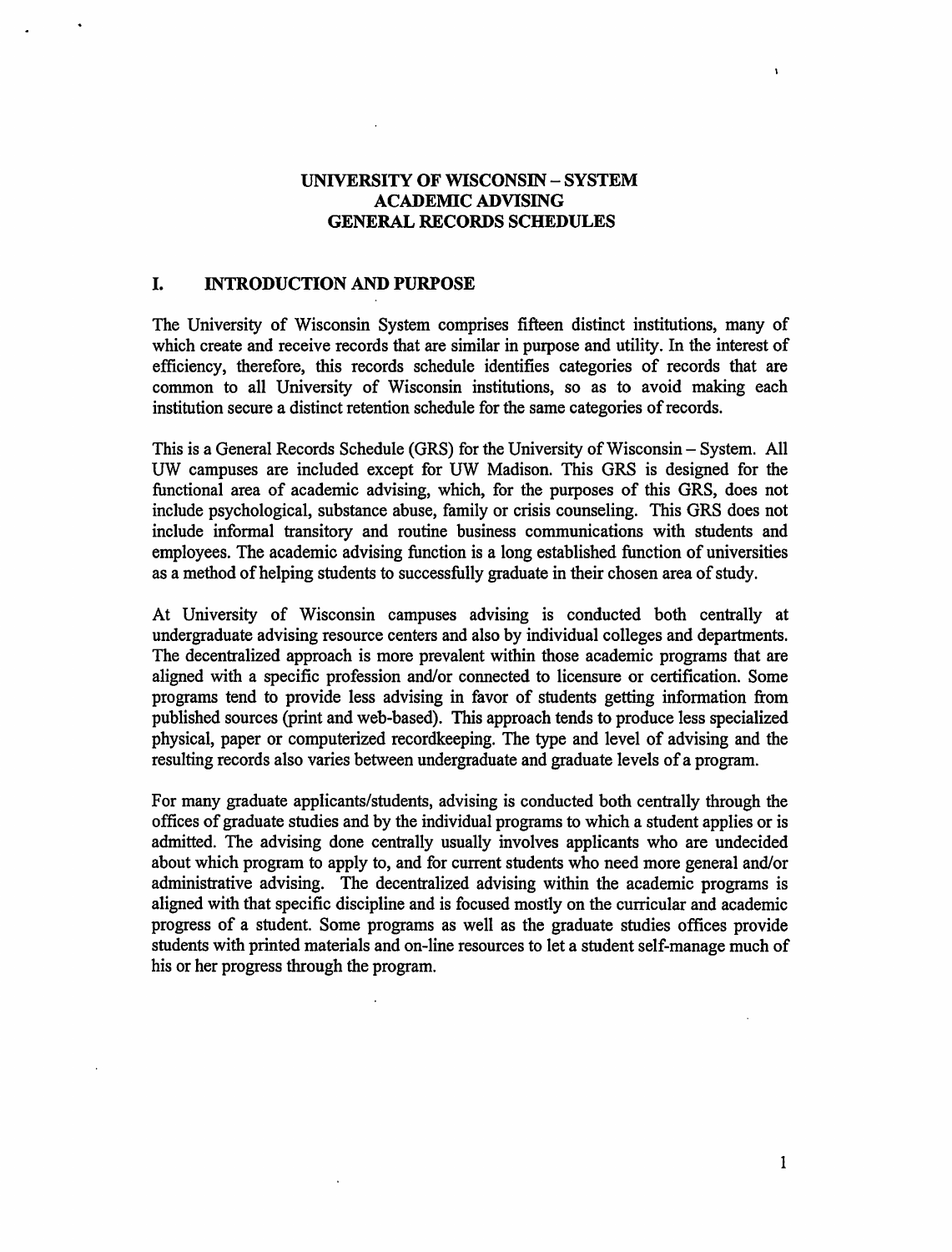# II. SCOPE

The record schedules described within this document include the following records:

- ACADEMIC ADVISING RECORDS UNDERGRADUATE
- ACADEMIC ADVISING RECORDS GRADUATE
- ACADEMIC ADVISING RECORDS CERTIFICATE, LICENSE PROFESSIONAL
- ACADEMIC ADVISING RECORDS- PROSPECTIVE STUDENT

# III. GUIDELINES APPLICABLE TO THIS GRS:

# A. Preservation of Historic Records.

Historic records are those that must be retained indefinitely because of their historical character. Historic records stored only in electronic form must comply with the legal requirements set forth in: Regent Policy Document 3-2: University of Wisconsin System Public Records Management; and Chapter Adm 12: Electronic Records Management-Standards and Requirements. It is expected that academic advising records will rarely be classified as historic records.

# B. Records Series.

The records series included within this document were developed using the "records series" approach defined in Wis. Stat.  $\S$  16.61(2)(c). Access to some records series in this general records schedule maybe limited by law

# C. Destruction Authorization.

The records schedules included within this document establish minimum retention periods for each type of record. The disposition of each record is assumed to be destruction after its minimum retention period. However, expired records may be retained beyond the retention date in the discretion of University administrators.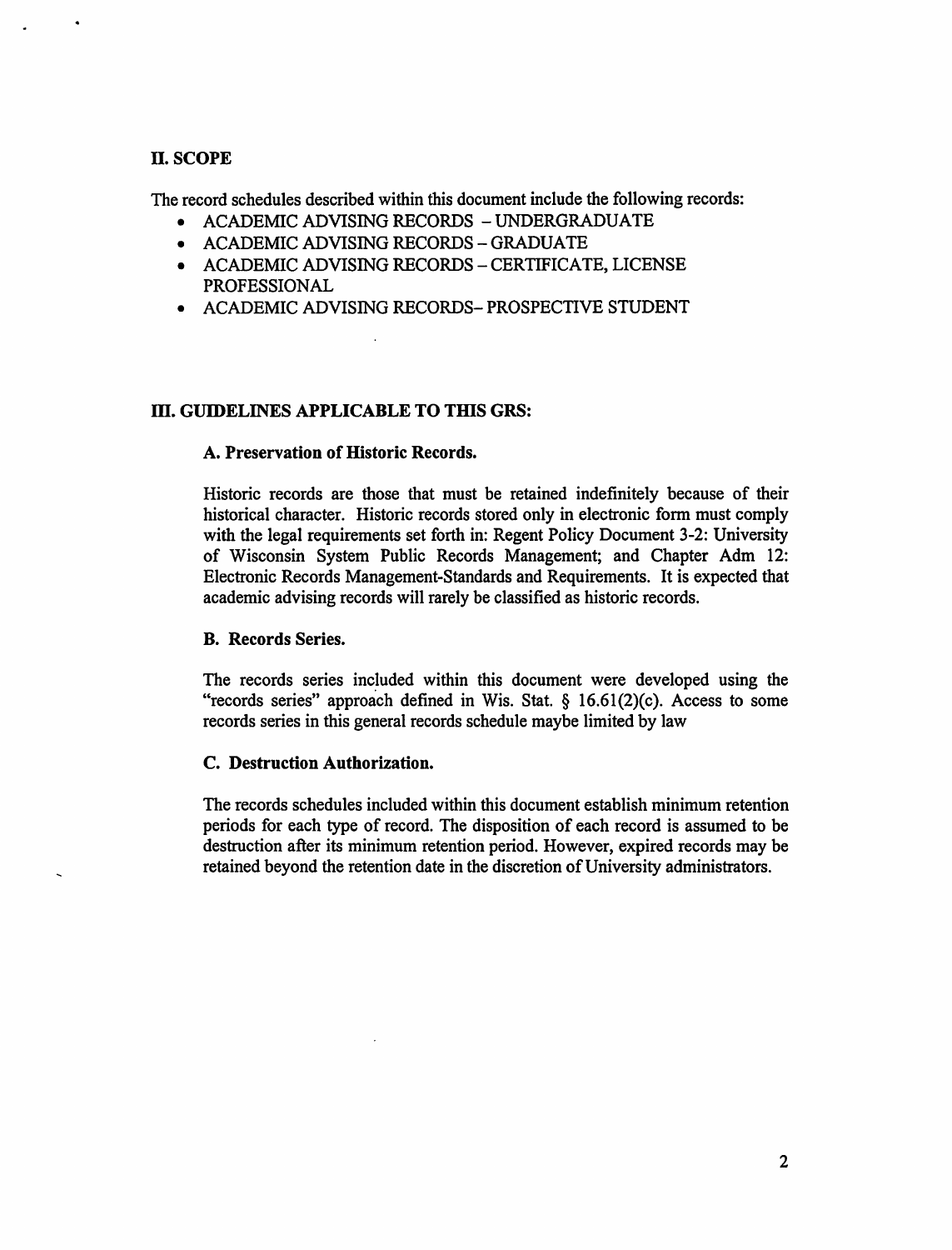### D. Records to be Retained.

In accordance with Wisconsin law, records to be retained are those defined as in the Wisconsin Statutes as "public records," that are made or received by any university employee in connection with the transaction of university business. See Wis. Stat. § 16.61(2)(b). Public records do not include the following:

1. Duplicates maintained by a university employee only for convenience or reference and for no other substantive purpose.

2. Unsolicited notices or invitations which are not related to any official action taken, proposed, or considered by the University of Wisconsin System.

3. Drafts, notes, preliminary computations and like materials intended for personal use by an individual university employee or prepared by a university employee in the name of the person for whom the employee is working.

4. Routing slips and envelopes.

5. Materials that are purely the personal property of a university employee and have no relation to his or her office.

Records that are not "public records" under the definition may be destroyed at the discretion of university administrators.

# IV. CONDITIONS AFFECTING FINAL DISPOSITION

All recommended dispositions provided within this schedule may be carried out by University of Wisconsin administrators except that records may not be destroyed where required to be retained by law or policy including, but not limited to, a pending public records request, lawsuit, or audit.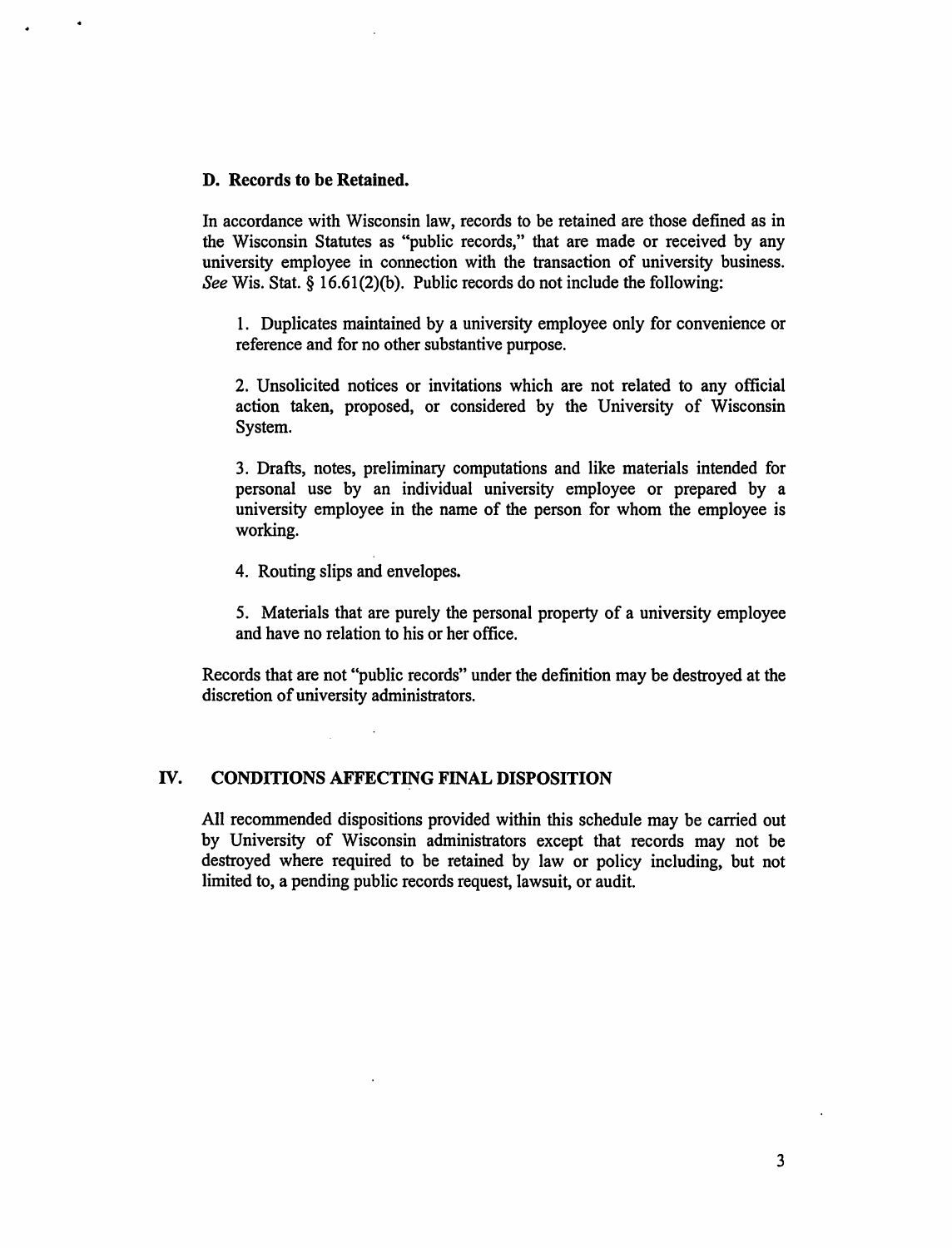# UNIVERSITY OF WISCONSIN SYSTEM ACADEMIC ADVISING GENERAL RECORDS SCHEDULE

# UWADVOOl

## ACADEMIC ADVISING RECORDS- UNDERGRAUATE

Records created to document and support comprehensive and planned guidance for matriculated undergraduate students so that both the basic requirements and those of specific majors and minors are fulfilled. This records series does not include informal and isolated communications of faculty and staff who do not provide regular advising services. Academic advising records pertain to undergraduate students and are maintained in two ways: one, by a centralized advising center which advises students for a variety of academic departments and two, by specific academic departments and colleges. The records are kept as a means for staff to provide consistency and comprehensivness in advising of students. Files are generally organized by student name and may contain, but are not limited to: advising notes, curriculum planner, degree planning sheets, consortium agreements, worksheets, applications and worksheets particular to a department and copies of key advising email and other correspondence. A wide variety of other documents are frequently found in these files including: student academic reports, student progress summaries, requests for modification, requests for late add/drop, copies of add/drop cards, copies of college and highschool transcripts, appeals for late/drop, checklists, waiting lists, internship or independent study agreements and worksheets. Frequently, active records are separated from inactive records to facilitate retrieval and disposition routines. Inactive files can contain information about students who have graduated, have stopped attending or who have formally withdrawn from the program, college or university. This series includes all undergraduate programs except those that are for professional licensure or certification (See ADV003).

# Retention Time Period

| Original: | $EVT + 3$ years and destroy confidentially.               |
|-----------|-----------------------------------------------------------|
| Copies:   | Keep until no longer needed then destroy confidentially.  |
| Event:    | Last semester of attendance and when no longer needed for |
|           | ongoing administration.                                   |

## UWADV002

## ACADEMIC ADVISING RECORDS- GRADUATE

 $\alpha$ 

Records created to document and support comprehensive and planned guidance for matriculated graduate students completing their degrees. This records series does not include informal and isolated communications of faculty and staff who do not provide regular advising services. The academic advising file, which is generally the same or a part of a student's graduate application, matriculation and graduation record, typically contains a standard admission to candidacy fonn for a graduate degree (master's or doctorate), certificate or achievement program, official transcripts, a resume, standard graduate admission test results (i.e. GRE, GMAT, MAT), documentation of specific academic content areas, letters of recommendation, a personal statement describing why the applicant is pursuing this program, a certificate of admission, research proposal form,